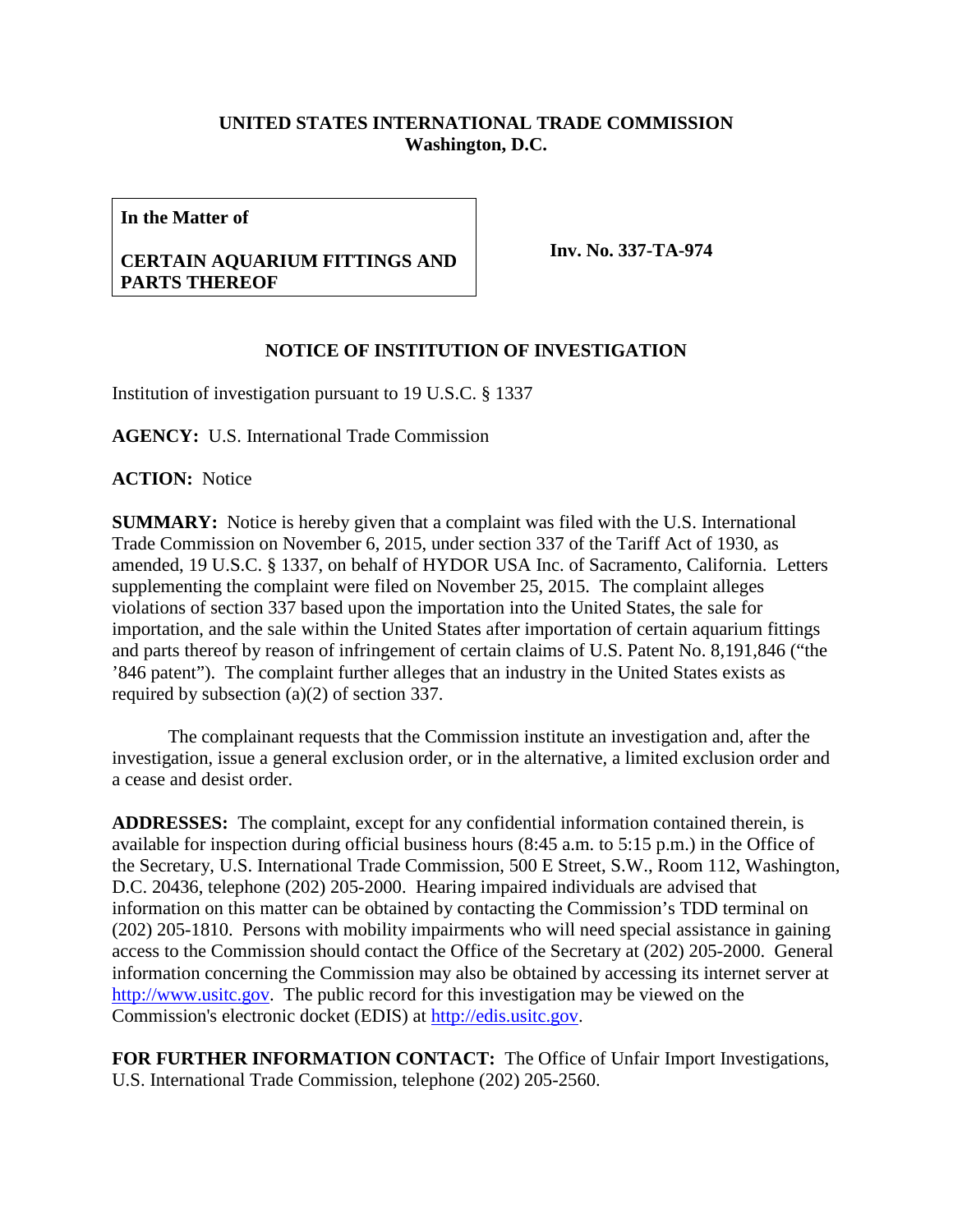**AUTHORITY:** The authority for institution of this investigation is contained in section 337 of the Tariff Act of 1930, as amended, and in section 210.10 of the Commission's Rules of Practice and Procedure, 19 C.F.R. § 210.10 (2015).

**SCOPE OF INVESTIGATION:** Having considered the complaint, the U.S. International Trade Commission, on December 7, 2015, **ORDERED THAT** –

(1) Pursuant to subsection (b) of section 337 of the Tariff Act of 1930, as amended, an investigation be instituted to determine whether there is a violation of subsection  $(a)(1)(B)$  of section 337 in the importation into the United States, the sale for importation, or the sale within the United States after importation of certain aquarium fittings and parts thereof by reason of infringement of one or more of claims 1-9 of the '846 patent, and whether an industry in the United States exists as required by subsection (a)(2) of section 337;

(2) For the purpose of the investigation so instituted, the following are hereby named as parties upon which this notice of investigation shall be served:

(a) The complainant is:

HYDOR USA Inc. 4740 Northgate Boulevard, Suite 125 Sacramento, CA 95834

(b) The respondent is the following entity alleged to be in violation of section 337, and is the party upon which the complaint is to be served:

> Jebao Co., Ltd. Tongmao Jebao Industrical Park Dongsheng Town, Zhongshan City, Guangdong province China

(c) The Office of Unfair Import Investigations, U.S. International Trade Commission, 500 E Street, S.W., Suite 401, Washington, D.C. 20436; and

(3) For the investigation so instituted, the Chief Administrative Law Judge, U.S. International Trade Commission, shall designate the presiding Administrative Law Judge.

Responses to the complaint and the notice of investigation must be submitted by the named respondent in accordance with section 210.13 of the Commission's Rules of Practice and Procedure, 19 C.F.R. § 210.13. Pursuant to 19 C.F.R. §§ 201.16(e) and 210.13(a), such responses will be considered by the Commission if received not later than 20 days after the date of service by the Commission of the complaint and the notice of investigation. Extensions of time for submitting responses to the complaint and the notice of investigation will not be granted unless good cause therefor is shown.